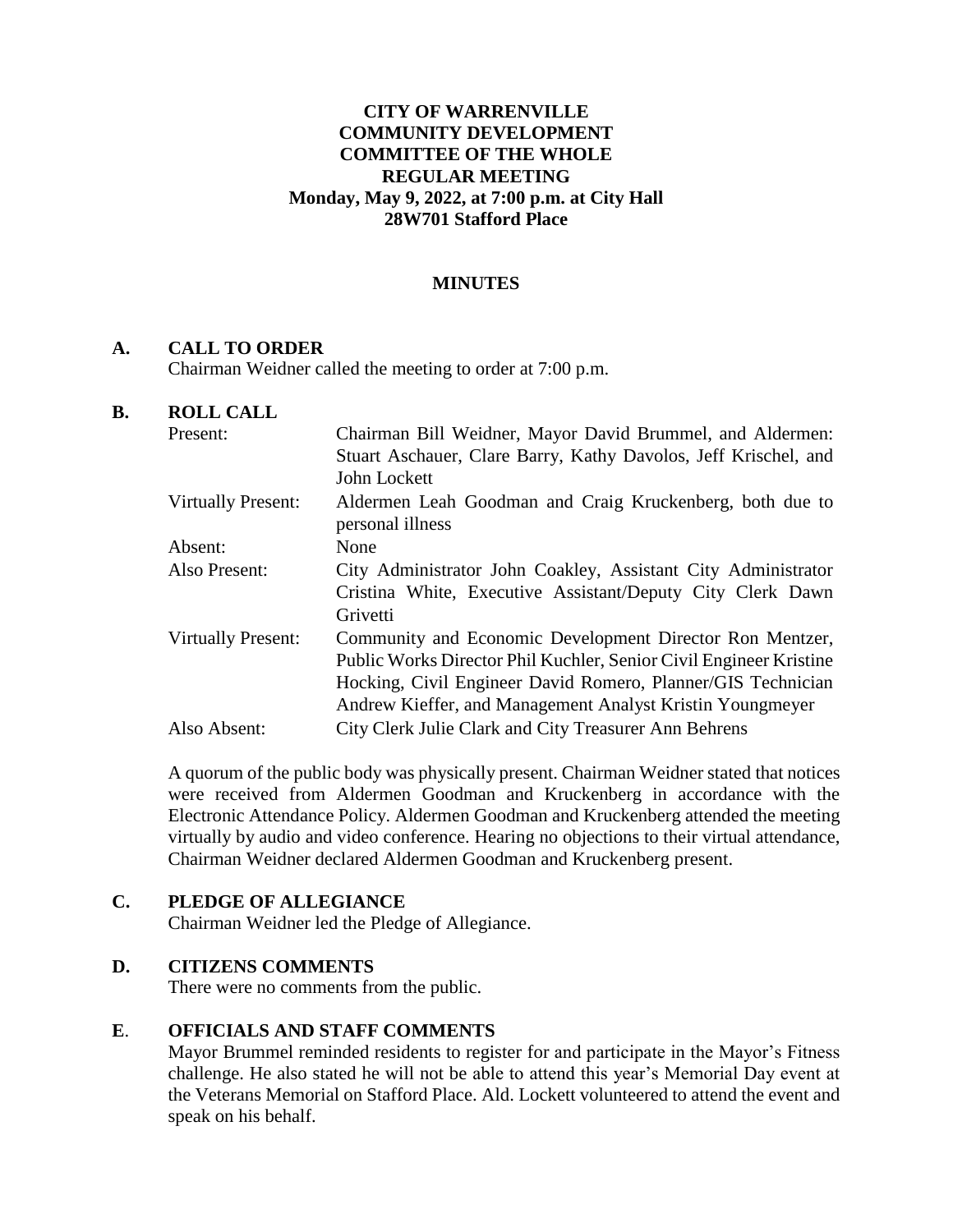Ald. Barry reminded the public of the Bike Rodeo to be held Saturday, May 14, at the Stafford Place parking lot. Mayor Brummel added that Working Bikes will be collecting bicycles at the Bike Rodeo for reuse and recycling. They encouraged residents to participate.

# **F. BUSINESS OF MEETING**

1. Presentation of Environmental Advisory Commission's proposed FY 2023 Work Plan Civil Engineer (CE) and Staff Liaison to the Environmental Advisory Commission (EAC) Romero presented the EAC FY 2023 work plan outlining six new initiatives. He gave an explanation of each new initiative, and the recommendations from the Committee. He added that the initiatives will add approximately 50 hours of staff time for implementation.

Ald. Davolos thanked Staff Liaison Romero and members of the EAC for developing the initiatives.

Ald. Goodman expressed her excitement for the initiatives, and asked which staff members would be involved in the initiatives. There was discussion regarding staff involvement. City Administrator Coakley was asked if he had any concerns. He stated that the additional workload may overlap with department work plans, and a review of the initiatives and the applicable departmental work plans would be necessary before any concerns are raised or determination of how it would impact staff's workload.

NO COMMITTEE ACTION WAS TAKEN NOR REQUESTED

2. Consideration of revocable right-of-way permit and covenant agreement for 3S604 Glen Drive South

Management Analyst (MA) Youngmeyer presented a residential property owner's request to lengthen an existing decorative fence, which is installed within the unimproved City right-of-way (ROW) located along the northeast side of the property. She noted that the existing fence installed in this unimproved segment of City ROW has not been approved by the City as a permissible encroachment, and will require the execution of a revocable ROW permit and covenant agreement for the existing fence and installation and maintenance of a new length of fence.

A question of precedence was asked. MA Youngmeyer replied that all applications of this nature are considered on a case-by-case basis. She added that the City has no plans for the public use of this segment of the ROW, and the proposed improvements will not interfere with the City's current use of the ROW.

Ald. Aschauer commented that the City Council has, in the past, approved private use and even the sale of City rights-of-way.

ALDERMAN LOCKETT MADE A MOTION, seconded by Ald. Davolos to recommend the City Council pass a resolution approving a revocable right-of-way permit and covenant agreement that would allow the property owner at 3S604 Glen Drive to install and maintain private fence improvements in an unimproved City rightof-way.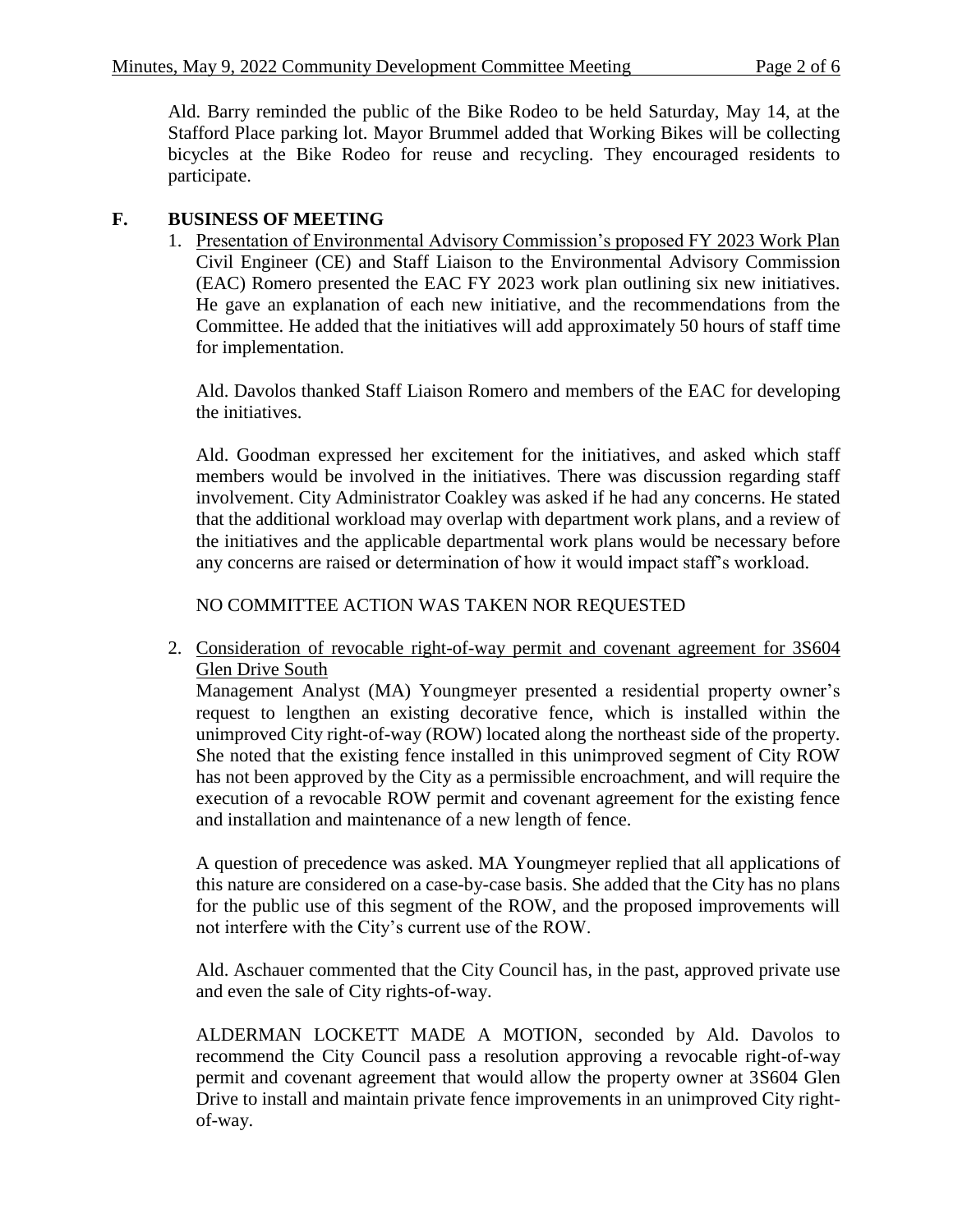# MOTION ADOPTED VIA VOICE VOTE

3. Informational update on adult use cannabis dispensary at 4S120 Route Assistant Community Development Director (ACDD) Arguilles provided an update on the status of the adult use cannabis dispensary at 4S120 Route 59, which received City special use permit approval in 2020. She also reported on the State's adult use cannabis dispensary licensing process and added that the applicant still intends to open the dispensary subject to securing the required State license.

# NO COMMITTEE ACTION WAS TAKEN NOR REQUESTED

# 4. Informational update on the 2020 Census results

Planner/GIS Technician (P/GIST) Kieffer presented a summary of the results of the 2020 Census highlighting key demographic, income, and housing characteristics for the City. He noted that the Census took place prior to the occupancy of most of the recently completed residential developments, and staff estimates there will be a significant increase in population once these residents are counted. He added, in an effort to capture the new residents in these developments, the City plans to request a Special Census in January 2023, once the option is available.

Ald. Goodman questioned some of the demographic analysis and commented on the uniqueness of the City's population.

NO COMMITTEE ACTION WAS TAKEN NOR REQUESTED

# 5. Informational presentation on Missing Middle Housing

Community and Economic Development Director (CEDD) Mentzer stated, in September 2021, the City Council discussed and endorsed the findings contained in the Warrenville Housing Action Plan (the Action Plan) prepared for the City with the assistance of the Chicago Metropolitan Agency for Planning, the Metropolitan Mayors Caucus, and the Metropolitan Planning Council. One of the Plan's two short-term recommendations encourages the City to "Explore additional rental options for Missing Middle Housing and seniors." CEDD Mentzer provided a presentation explaining the characteristics of Missing Middle Housing, the value of this type of housing in Warrenville, and the benefits it could offer the City.

CEDD Mentzer stated the Missing Middle is a range of multi-unit or cluster housing types that are compatible in scale with single family homes, satisfies growing demand for housing opportunities in walkable areas, responds to shifting household demographics, and meets the need for more housing choices at different price points. He defined "missing" as the types of units that have not been built in the last 60-70 years; and "middle" as units that are affordable to the middle-class. He further described the characteristics and value of this type of housing to the City, and ways the City can encourage the development of Missing Middle Housing by evaluating and updating outdated zoning regulations. He considered this type of development to be ideal for the Old Town / Civic Center Subarea.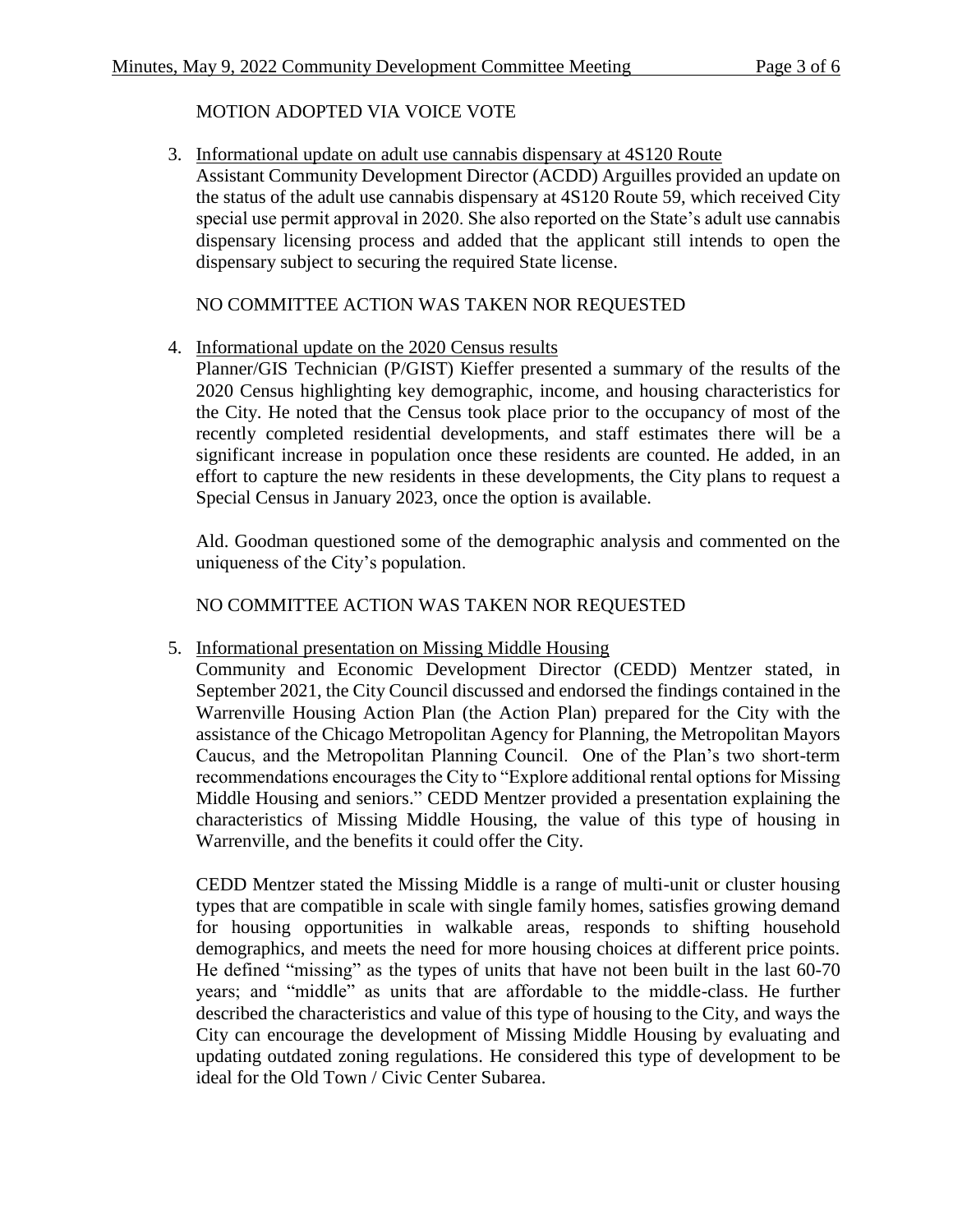Ald. Davolos asked about ownership of the proposed Missing Middle units. CEDD Mentzer replied Missing Middle Housing can be either owner-occupied or rental units. There was further discussion of areas within the City where this type of development would be most appropriate or could be adapted to accommodate such development.

NO COMMITTEE ACTION WAS TAKEN NOR REQUESTED

6. Consideration of revised final engineering and IDOT local agency agreements for Mack Road Bridge and Multi-Use Path Project Senior Civil Engineer (SCE) Hocking provided a brief history of the Mack Road Bridge and Multi-Use Path project. Since the City Council approved the original final

engineering agreements for the project in 2020, numerous revisions have been made to the preliminary engineering design plans in order to obtain Illinois Department of Transportation (IDOT) approval of the Project Design Report, which was received on March 30, 2022. She noted that the approved report reflects the proposed new multiuse path being constructed along the north side of Mack Road.

SCE Hocking reported that the next step in the process is to begin final engineering, easement and right-of-way acquisition, and preparation of bid documents for construction. She added, in order to proceed from here, revised agreements need to be approved and executed by the City and IDOT. The City also has to approve an agreement with the project engineers. She added that the City has received a Federal Surface Transportation-Bridge funding commitment for 80% of the engineering design costs for bridge related items. The City would be responsible for 20% of the final engineering costs for bridge related items and 100% of the final engineering costs for multi-use path related items.

ALDERMAN BARRY MADE A MOTION, seconded by Ald. Davolos to recommend the City Council pass a resolution approving the final engineering agreement with Engineering Resource Associates, Inc., for the final engineering design of the Mack Road Path and Bridge Replacement Project, in the amount of \$391,600, and pass a resolution approving the IDOT local agency agreement which reflects a local cost share of \$142,320.

MOTION ADOPTED VIA VOICE VOTE

7. Consideration of concurrence with IDOT award of Trailhead Project and use of developer park contributions for increased City project cost share SCE Hocking reported IDOT recently opened bids for the Trailhead Project, and the apparent low bidder is Landmark Contractors, with a bid that is \$206,000, above the engineer's estimate. This increases the City's cost share from \$220,508, to \$275,030.52. However, she noted that all City engineering and construction costs for this project are anticipated to be offset by use of developer park contributions reserved and on account for City use. At this time, IDOT is requesting the City provide a letter documenting its concurrence with the low bid cost and increased local cost share.

There was discussion regarding the engineer's estimate. SCE Hocking stated that at least half of all bids for projects included in this IDOT bid letting came in over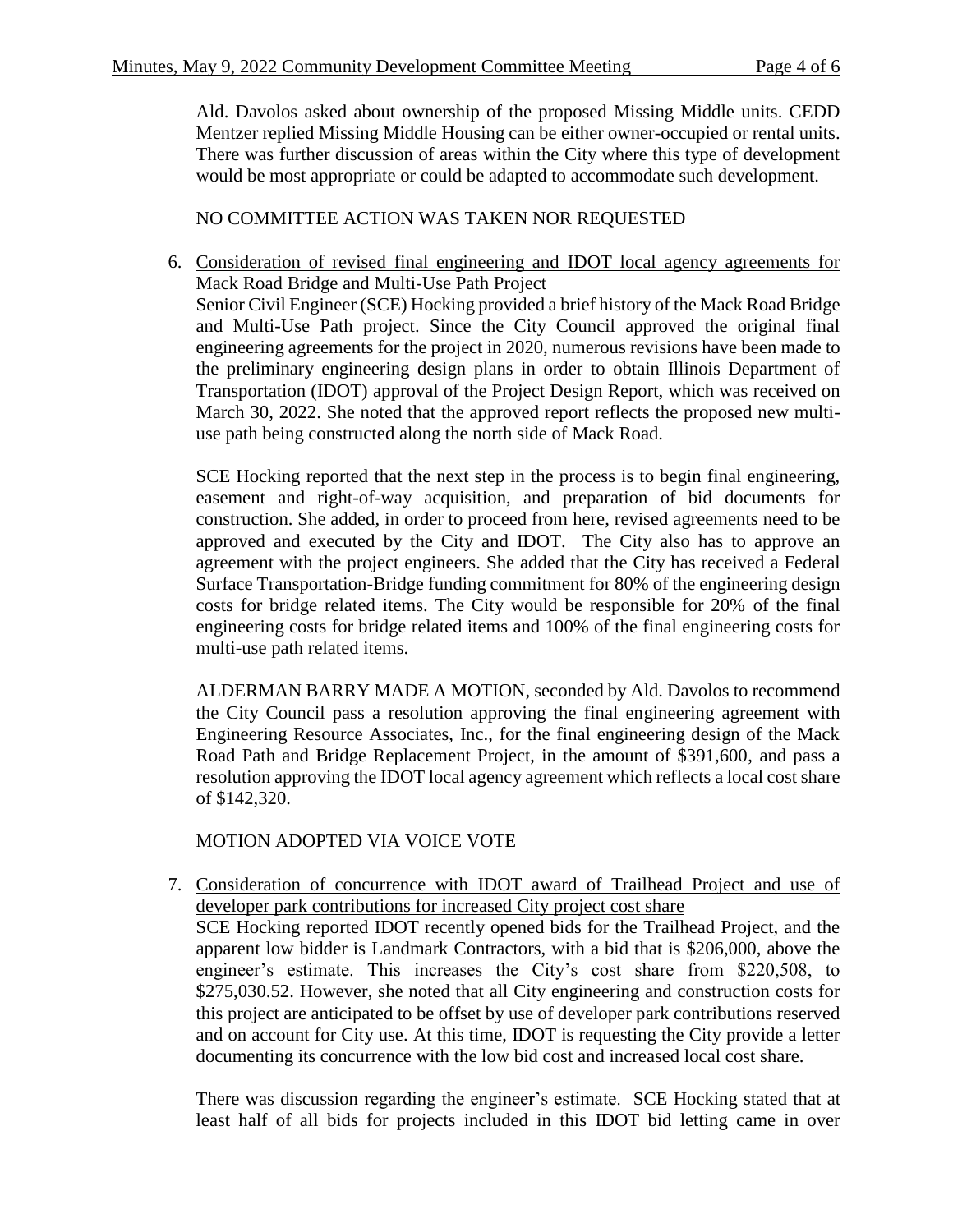engineer's estimates. She reminded the Council that engineer's estimates were set in January, and increases in supply and materials costs may have influenced bidder's responses.

ALDERMAN LOCKETT MADE A MOTION, seconded by Ald. Davolos to authorize: i.) staff to prepare a letter to concur with IDOT's award of the Trailhead Project to the low bidder Landmark Contractors, Inc. in the amount of \$1,001,551.45 and with a local cost share total of \$275,030.52; (ii) Mayor Brummel to sign the letter; and iii.) use of City reserved developer park contributions to cover the City's entire cost share for this project.

# MOTION ADOPTED VIA VOICE VOTE

8. Consideration of an extension amendment to the T-Mobile lease for the West Street Water Tower Site

Public Works Director (PWD) Kuchler stated that T-Mobile's lease on the City's West Street water tower expires this year, and they are requesting a 20-year extension with a 3% annual increase. He noted that staff has reviewed the City's current lease agreements and recent extensions, as well as agreements from other communities, and has determined the dollar amount and annual escalator in this amendment are reasonable and consistent with current rates. He added that the amendment also includes T-Mobile taking over an onsite shelter that was abandoned by a different company years ago. By taking over this shelter, T-Mobile will be assuming the structure's liability and will result in the permanent relocation of some of its equipment out of the water tower and into the shelter.

ALDERMAN LOCKETT MADE A MOTION, seconded by Ald. Davolos to recommend the City Council approve a resolution approving the first amendment to the communications site lease agreement with T-Mobile Central LLC.

MOTION ADOPTED VIA VOICE VOTE

9. Consideration to use developer sidewalk contributions to fund new sidewalk along Talbot Avenue

CEDD Mentzer stated the developer of the proposed Elite Ambulance project at the corner of Talbot and Calumet Avenues has indicated they will only move forward with the project at this time if the City could reimburse them for the majority of the costs associated with the construction of a new Talbot Avenue sidewalk connection between Calumet Avenue and the western entrance into Summerlakes Park.

He indicated that staff identified an opportunity to partially fund the installation of the sidewalk using funds accumulated over several decades from developer contributions for public improvements. He added that staff believes the construction of the Talbot Avenue Sidewalk Connection would be desirable and would materially enhance pedestrian and bicyclist safety for those who travel to the western entrance of Summerlakes Park.